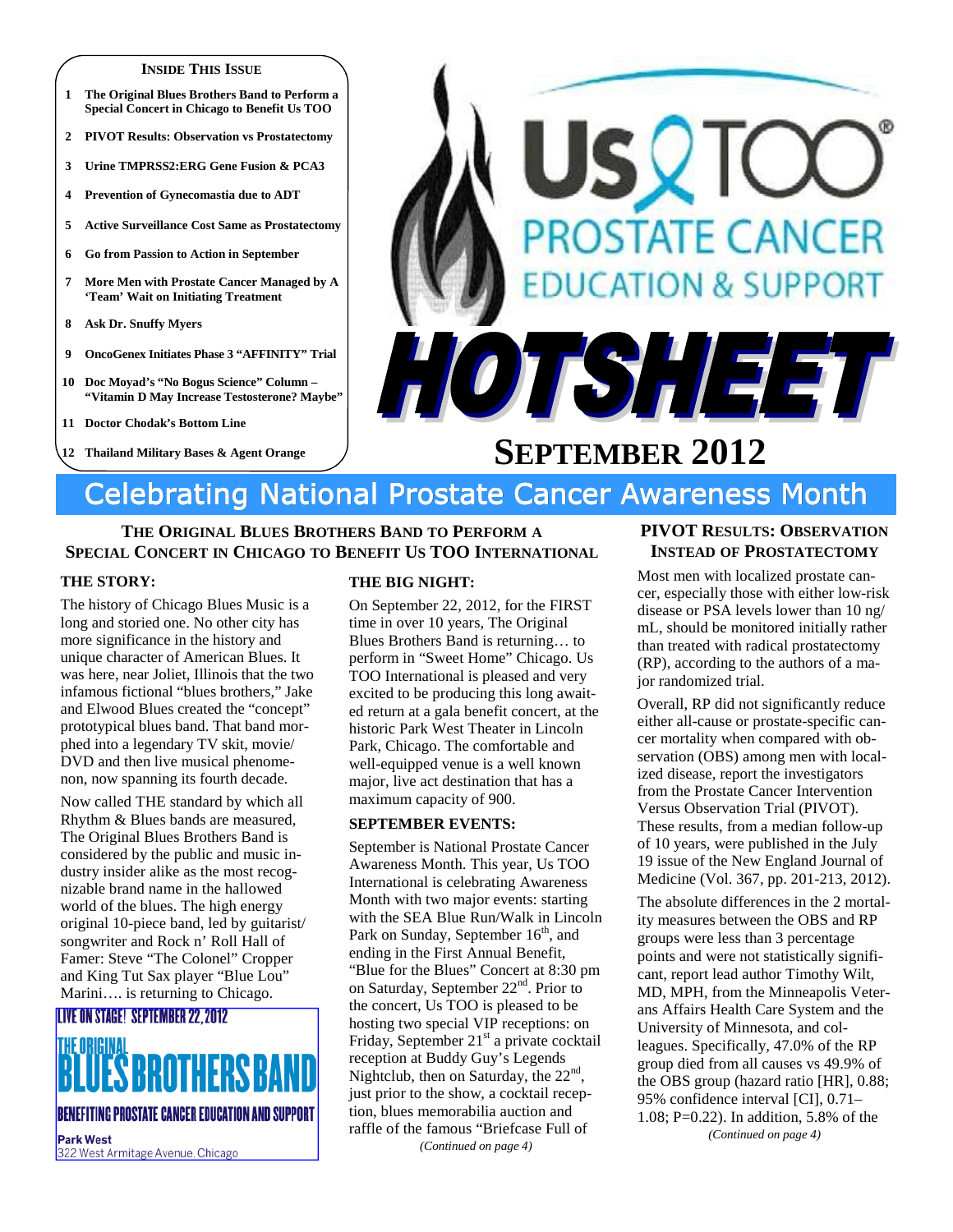# **PROSTATE CANCER HELPLINE - CALL 1-800-808-7866 OR WWW.USTOO.ORG**





# **AND PEOPLE LIKE YOU!**

ITEMS CONTAINED IN US TOO PUBLICATIONS ARE OBTAINED FROM VARIOUS NEWS SOURCES AND EDITED FOR INCLUSION. WHERE AVAILABLE, A POINT-OF-CONTACT IS PROVIDED.

REFERENCES TO PERSONS, COMPANIES, PRODUCTS OR SERVICES ARE PROVIDED FOR INFORMATION ONLY AND ARE NOT ENDORSEMENTS. READERS SHOULD CONDUCT THEIR OWN RESEARCH INTO ANY PERSON, COMPANY, PRODUCT OR SERVICE, AND CONSULT WITH THEIR LOVED ONES AND PERSONAL PHYSICIAN BEFORE DECIDING ON ANY COURSE OF ACTION.

THE INFORMATION AND OPINIONS EXPRESSED IN THIS PUBLICATION ARE NOT RECOMMENDATIONS FOR ANY MEDICAL TREATMENT, PRODUCT SER-VICE OR COURSE OF ACTION BY US TOO INTER-NATIONAL, INC., ITS OFFICERS AND DIRECTORS, OR THE EDITORS OF THIS PUBLICATION. FOR MEDI-CAL, LEGAL OR OTHER ADVICE, PLEASE CONSULT PROFESSIONAL(S) OF YOUR CHOICE.

*HOTSHEET* EDITORIAL TEAM: JONATHAN E. MCDERMED, PHARMD JACQUELINE KONIECZKA THOMAS N. KIRK US TOO INTERNATIONAL STAFF: THOMAS N. KIRK, PRESIDENT AND CEO TERRI GIBBONS LIKOWSKI, CHAPTER SVCS PROG MGR, TOLL FREE PHONE #: 1-877-978-7866

JACQUELINE KONIECZKA, OFFICE MANAGER RYAN MAGUIRE, COMMUNICATIONS COORD.

#### US TOO BOARD OF DIRECTORS:

*EXECUTIVE COMMITTEE/OFFICERS* KAY LOWMASTER, MSW, LCSW, CHAIRMAN DAVID P. HOUCHENS, PHD, VICE-CHAIRMAN JACK D. SHAFF, JR., TREASURER RIDGE TAYLOR, SECRETARY

*DIRECTORS:*  JERRY HARDY JEAN JEFFRIES HOWARD KACZMAREK DAVID M. LUBAROFF, PHD JAMES L. RIEDER DEXTER C. RUMSEY III JAMES C. HAMMACK, DDS REV. HAROLD "HAL" TEUSCHER

THOMAS N. KIRK, PRESIDENT AND CEO

US TOO INTERNATIONAL, INC. IS INCORPORATED IN THE STATE OF ILLINOIS AND RECOGNIZED AS A 501(C)(3) NOT-FOR-PROFIT CHARITABLE CORPORATION

#### **DONATIONS / GIFTS TO US TOO ARE TAX DEDUCTIBLE**

5003 FAIRVIEW AVE. DOWNER'S GROVE, IL 60515 PHONE: (630) 795-1002 / FAX: (630) 795-1602

**WEBSITE: WWW.USTOO.ORG**

COPYRIGHT 2011, US TOO INTERNATIONAL, INC.

# **URINE TMPRSS2:ERG FUSION TRANSCRIPT INTEGRATED WITH PCA3 SCORE, GENOTYPING, AND BIOLOGICAL FEATURES ARE CORRELATED TO THE RESULTS OF PROSTATIC BIOPSIES IN MEN AT RISK OF PROSTATE CANCER**

Cornu JN, Cancel-Tassin G, Egrot C, Gaffory C, Haab F, Cussenot O

#### **Prostate 20 July 2012 [Epub]**

**Background:** Detection of fusion gene TMPRSS2:ERG transcripts in urine have been recently described in order to refine urine-based detection of prostate cancer (PCa), but data [about] its clinical impact remain scarce. We aimed at investigating the correlation of TMPRS-S2:ERG, prostate cancer antigen 3 (PCA3), prostate specific antigen (PSA) density, genetic variants, and androgenic status with outcome and pathological findings at prostatic biopsy.

**Methods:** Between 2007 and 2011, 291 patients at risk of PCa because of PSA > 3.0 ng/ml (55%) or candidate to active surveillance protocol justifying restaging biopsy management (45%) were recruited. TMPRSS2:ERG was detected by urine assay (Progensa™). PCA3 score, PSA level, bioavailable testosterone level, prostate volume, rs1447295 and rs6983267 genotypes were prospectively assessed. Univariate and multivariate analysis by logistic regression model (logit) were conducted to study the correlation of TMPRSS2:ERG status, PCA3, and PSA density (PSAD) with biopsy results, and Gleason score.

**Results:** Of 291 patients, 173 had PCa and 118 had negative biopsy. PCA3 score, PSA density and TMPRSS2:ERGscore were correlated with presence of PCa (P <0.0001, P=0.046, and P <0.0001, respectively). This correlation remained strong on multivariable analysis model (area under curve 0.743). PCA3 score and PSAD were significantly associated with presence of Grade 4 through multivariable analysis. PCA3 score was also correlated to the percentage of positive cores at biopsy (P=0.008).

**Conclusions:** Integration of levels TMPRSS2:ERG transcripts in urine, with PCA3-score, androgenic status, genetic status and traditional clinical variables could significantly increase detection of high risk localized PCa.

# **PREVENTION OF GYNECOMASTIA AND BREAST PAIN CAUSED BY ADT IN PROSTATE CANCER: TAMOXIFEN OR RADIOTHERAPY?**

Viani GA, Bernardes da Silva LG, et al

#### **Int J Radiat Oncol Biol Phys 83:e519-24, 2012**

**Purpose:** To determine, in a metaanalysis, whether gynecomastia and breast pain rates in men with prostate cancer treated with androgen deprivation therapy (ADT) are reduced if treated with prophylactic radiotherapy (RT) or tamoxifen (TMX).

**Methods and Materials:** The MED-LINE, EMBASE, CANCERLIT, and Cochrane Library databases, as well as proceedings of annual meetings, were systematically searched to identify randomized, controlled studies comparing RT or TMX with observation (OBS) for men with prostate cancer using ADT.

**Results:** Six RCTs (three RT trials and three TMX trials,  $N=777$  patients total) were identified that met the study criteria. Pooled results from these RCTs comparing RT vs. OBS showed a significant reduction in the incidence of gynecomastia and breast pain rates in patients treated with RT (odds ratio [OR]  $= 0.21, 95\%$  confidence interval  $|CI| =$ 0.12-0.37, P <0.0001, and OR=0.34, 95% CI 0.20-0.57, P <0.0001, respectively). Use of RT resulted in an absolute risk reduction (ARR) of 29.4% and 19.9%, with a number needed to treat (NNT) of 3.4 and 5 to avoid one case of gynecomastia and breast pain, respectively. Pooled results from trials comparing TMX vs. observation showed a statistical benefit for breast pain and gynecomastia in favor of TMX arms (OR=0.04, 95% CI 0.02-0.08, p <0.0001 and OR=0.07, 95% CI 0.0-0.14, P  $\leq 0.00001$ ). TMX resulted in an ARR = 64.1% and 47.6%, with an NNT of 1.56 and 2.1 to avoid one case of gynecomastia and breast pain, respectively. Considering adverse effects, TMX had 6 times more adverse effects than RT.

**Conclusions:** TMX and RT prevented gynecomastia and breast pain in prostate cancer patients receiving ADT. Although TMX was two times more effective in preventing gynecomastia, RT should represent an effective and safe treatment option, to take into account mainly in patients with cardiovascular risk factors or thrombotic diathesis.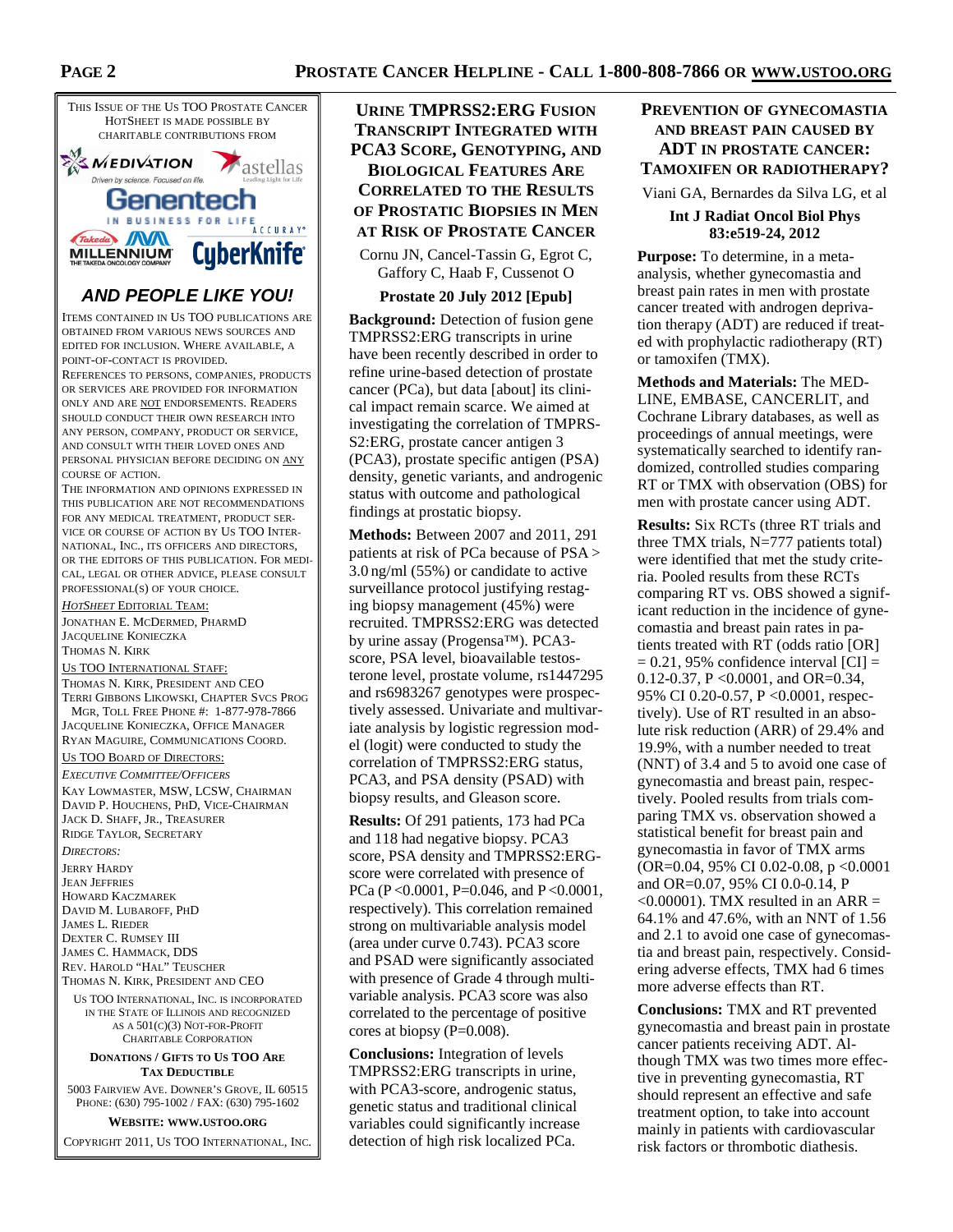# **TEN-YEAR COST OF ACTIVE SURVEILLANCE AKIN TO RADICAL PROSTATECTOMY**

The cost of providing active surveillance (AS) for 10 years to a man with prostate cancer is about the same as the cost of initially performing surgery. Researchers estimated that 10 years of AS costs \$28,784 vs. a cost of \$31,612 for an initial radical prostatectomy (RP) and the related 10 years of office follow -up in an economic analysis published in the July 15 issue of *Cancer*.

However, some other treatments for prostate cancer are much more expensive than these options. The most expensive include initial image-guided radiation therapy (RT) with short-term ADT, (\$61,131 cost at 10 years) and long-term ADT (\$84,055 cost at 10 years).

AS could provide "considerable cost savings," compared with initial treatments, conclude the researchers, led by Kirk Keegan, MD, from the Department of Urologic Surgery at Vanderbilt University in Nashville, TN. Dr. Keegan and colleagues project \$1.9 billion in cost savings at 5 years if just half of 1 year's new prostate cancer cases underwent AS. This estimation assumes that 30% of the cohort would switch to active treatment within that time period.

The economic analysis addresses 2 very different and powerful concerns. On the one hand, it provides a provocative blueprint for cost savings for an expensive healthcare item in the US. On the other hand, it provides some financial incentive for urologists who perform RP to mix up their case management.

Recently, a group of prominent urologists suggested that the poor uptake of AS among clinicians is partly financial. "AS is labor intensive and reimbursed relatively poorly," stated Peter Carroll, MD, from the University of California, San Francisco.

However, Dr. Keegan and colleagues suggest that, over the long run, reimbursement becomes more rewarding with AS for urologists. The same is not true for medical oncologists who dispense long-term ADT or for radiation oncologists who perform image-guided RT.

The current AS protocol at the University of California, Davis was the basis of the cost estimates and consists of an

initial office consultation, 2 prostate biopsies (diagnostic and a 3-month confirmatory), pathology costs, professional and technical fees, PSA measurements and office visits every 3 months for 2 years and every 6 months thereafter. As noted above, repeat prostate biopsy was performed after the second year of follow-up and every other year thereafter.

For the economic analysis, the researchers assumed that 7.0% of the 120,000 men on AS will receive treatment (years 1 to 5), and 4.5% will do so later on (years 6 to 10). In total, 30% and 45% will exit by years 5 and 10, respectively – in keeping with clinical studies.

In the analysis, the men exiting AS chose different treatment for localized prostate cancer, including RP (40%), image-guided RT with or without ADT (25 and 10%, respectively), brachytherapy (15%), and ADT monotherapy (10%). Importantly, the economic analysis excluded costs associated with management of treatment-related complications, which would have made AS even more attractive, the authors suggest.

| <b>Individual Costs for AS</b> |           |  |
|--------------------------------|-----------|--|
| Procedure                      | \$US Cost |  |
| Prostate biopsy                | 1,102     |  |
| Pathology costs                | 660       |  |
| Professional/technical fees    | 635       |  |
| Office consultation            | 428       |  |
| Office visit                   | 118       |  |
| PSA measurement                | 52        |  |
| Reimbursement for biopsy       | 433       |  |

Limitations in this analysis include AS cost projections based on prostate biopsies every other year after year 2. In some institutions, biopsies are taken annually. "A yearly biopsy regimen results in significantly elevated healthcare costs," they acknowledge. Adding the costs of treating the higher number of complications associated with radical therapy over AS would likely only serve to widen the costs savings of an AS paradigm," they write. *Medscape Medical News, 24 July 2012* 

# **GO FROM PASSION TO ACTION IN SEPTEMBER**

There are many activities being planned during Prostate Cancer Awareness Month! The following lists a few of the exciting things worth mentioning for those of you that want to join in and be active. Please support and join us!

- September 7-9, in Los Angeles: The 2012 Prostate Cancer Conference. Go to www.prostate-cancer.org. Us TOO and other support group leaders will be conducting groups on-site.
- September 8, in Chicago: The  $3<sup>rd</sup>$ Annual Prostate Cancer Symposium.. Go to www.theprostatenet.org/ Symposium.html.
- September 8, at Moraine View State Park in Bloomington: SEA Blue Central IL Walk in Memory of Bill Tucker.
- September 11-13, in Washington, DC: The 2012 Summit to End Prostate Cancer. The Summit will feature a "Pints for Prostates" event on the evening of the  $12<sup>th</sup>$ .
- September 16 in Chicago: The  $8<sup>th</sup>$ Annual SEA Blue Prostate Cancer Run & Walk benefitting Us TOO and Chicago-land's Wellness Place and its Prostate Cancer Program led by Russ Gould. Go to www.ustoo.org.
- September 19, online event: A new webinar on Clinical Trials featuring Dr. Tomasz Beer from Oregon Health & Science University is planned and is as a collaborative project of Onco-Genex Technologies, Us TOO and Zero. Check Us TOO International's website for more information.
- September 22, at the Park West in Chicago: Us TOO will feature the Original Blues Brothers Band in a special prostate cancer benefit concert. More information is available at the Us TOO website. This will be a major fun-filled event to raise awareness of prostate cancer to new levels in Chicago-land.

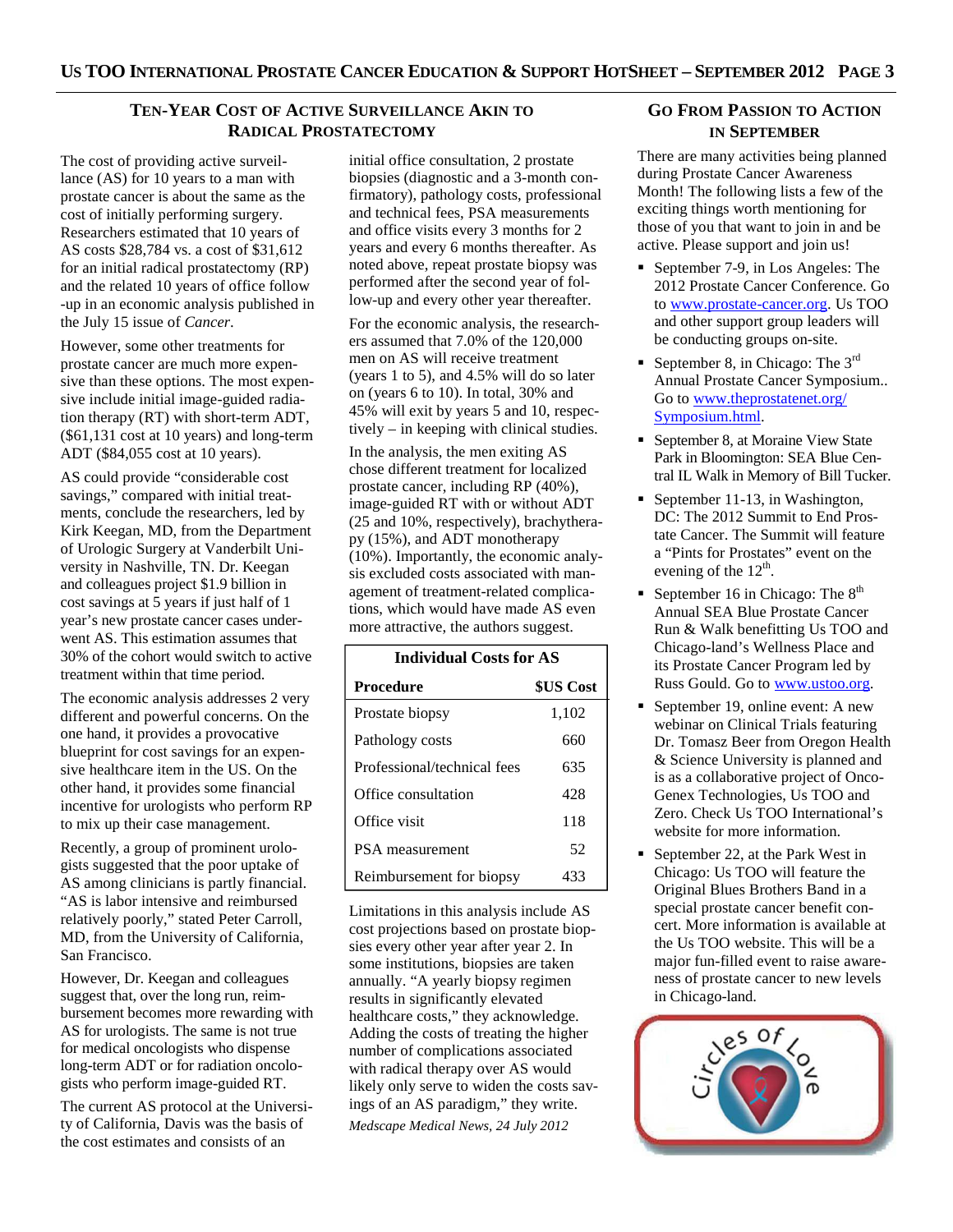**PIVOT TRIAL RESULTS** *(Continued from page 1)* 

#### **THE BLUES BROTHERS BAND**

*(Continued from page 1)* 

Blues" will take place during a low key, "down home" barbeque dinner.

The concert and these two private VIP events join together Us TOO and The Original Blues Brothers Band for the first time. It is hoped this team-up will be the first in a serious of collaborative efforts by these two fine organizations for future events. Us TOO and The Original Blues Brothers Band bring together on September  $22<sup>nd</sup>$  the amazing history and staying power of American Rhythm & Blues music… in the effort to help fund public awareness for the issues surrounding prostate cancer. We hope you and your associates will be with us.

#### **OUR MISSION:**

Us TOO International has a 20-year history educating the world about prostate cancer, providing men and their loved ones support, education and prostate health awareness… all cost free.

#### **EVENT DETAILS:**

Please contact: John M. Lupton, at Us TOO for further details to reserve your table at the VIP Events. Visit Us TOO's website dedicated to the September Events: www.ustoo.org/bluefortheblues to purchase general admission tickets, and obtain more information about the concert and VIP Events. Also visit the main Us TOO website www.ustoo.org for information about Us TOO's important programs and affiliations.

We look forward to YOU being a part of this exciting celebration of brotherhood in Chicago.

John M. Lupton Director of Marketing & Development Us TOO International

> johnl@ustoo.org Telephone 630.795.1002 Mobile 203.346.4882

**Want to learn more about local prostate cancer support group activities? Read the**



**at www.ustoo.org!**

RP group died from prostate cancer or treatment vs 8.4% of the OBS group (HR, 0.63; 95% CI, 0.36–1.09; P=0.09).

Notably, a PIVOT subset analysis also indicated that RP provided no mortality benefit at all in men with early-stage (localized) disease that was low risk. Instead, OBS appeared superior in lowrisk men; it was associated with a nonsignificant reduction in both mortality measures. Subset analyses also indicated that RP did not provide a significant mortality (all-cause and diseasespecific) benefit for men with PSA levels lower than 10 ng/mL.

However, the authority of these findings is undermined by the fact that the PIV-OT study was insufficiently powered, suggest editorialists Ian Thompson, MD, from the University of Texas Health Science Center in San Antonio, and Catherine Tangen, DPH, from the Fred Hutchison Cancer Research Center in Seattle, WA. The original design called for 2000 men randomized to OBS or RP, but due to low accrual the trial only enrolled and randomized 731 men.

"The study was thus underpowered to detect this relatively large clinical effect," the editorialists write, referring to the stated goal of detecting a 25% relative reduction in all-cause mortality, the primary endpoint. Despite this objection, Drs. Thompson and Tangen agree with the PIVOT investigators: Men with

low-risk, localized disease should be monitored first, not treated.

OBS is a "wise, healthy choice for the large majority of men diagnosed with prostate cancer in the US," said Dr. Wilt, explaining that the harms related to treatment can be avoided, and that in PIVOT, the risk for death from prostate cancer in the OBS group was "low."

"Our study showed that men with earlystage prostate cancer treated with OBS had similar length of life and deaths from prostate cancer," Dr. Wilt stated. "Physicians can now confidently recommend OBS as the preferred treatment approach for most of their patients diagnosed with [early] prostate cancer."

RP was associated with reduced allcause mortality among men with a PSA higher than 10 ng/mL (P=0.04 for interaction), and "possibly" among those with intermediate-risk or high-risk tumors (P=0.07 for interaction), they report. The editorialists were encouraged that, despite the trial's limitations, there was a trend toward reduced mortality among men with high-risk cancers.

The ultimate challenge moving forward in the management of prostate cancer is in accurately differentiating risk so that treatment can focus on men with "lethal cancer," say the editorialists. "Future clinical trials must focus on "cancers that matter," they added.

*Medscape Medical News, 19 July 2012* 

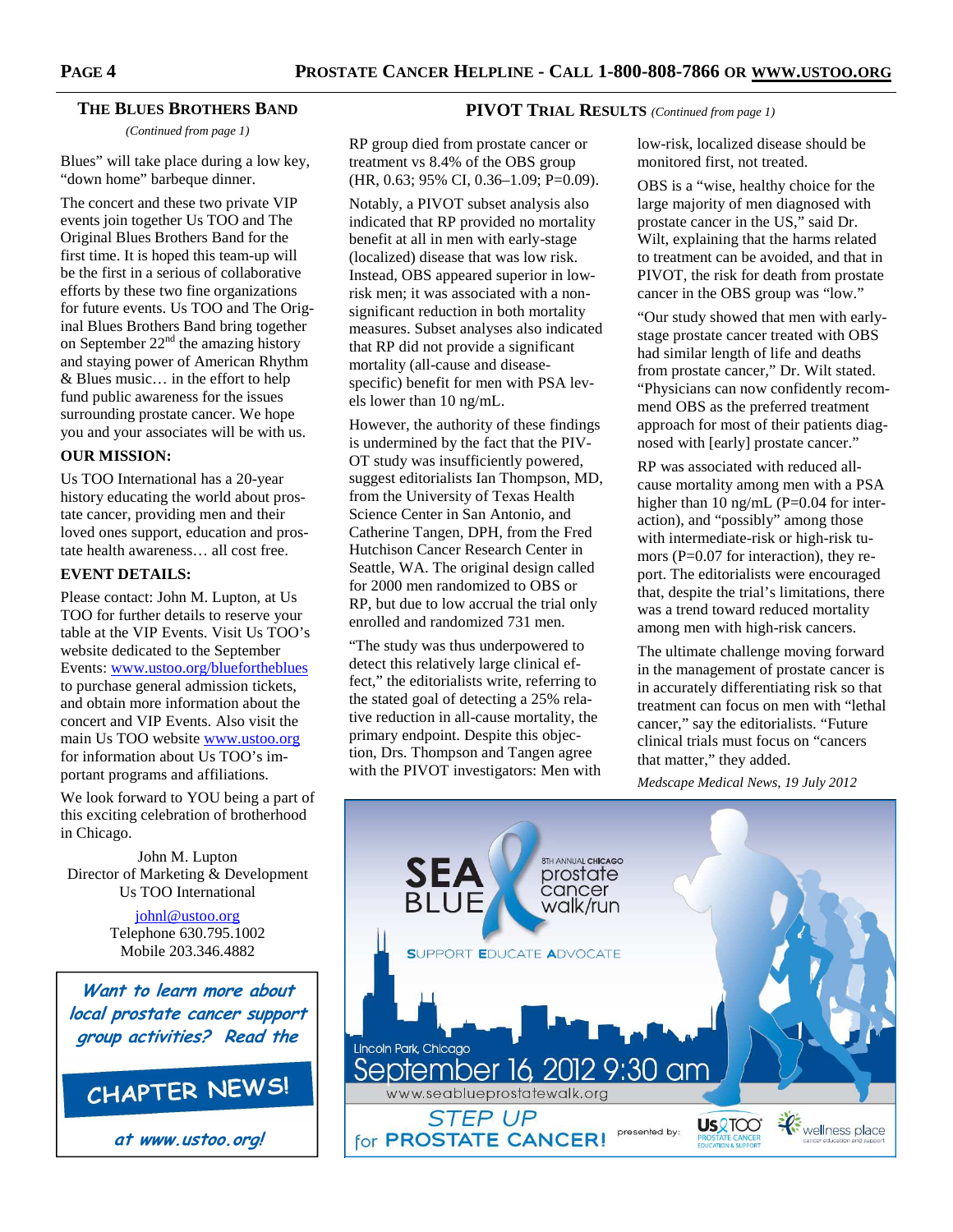# **MORE MEN WITH PROSTATE CANCER MANAGED BY A 'TEAM' WAIT ON TREATMENT**

Men with low-risk prostate cancer are more likely to opt for active surveillance (AS) when they receive care from a multidisciplinary team, results of a new study shows. Researchers say that may be because these teams can provide the most balanced view of the risks and benefits of different options.

Recent studies have suggested that for men who have low-risk cancers, AS may be just as effective as primary surgery or radiotherapy (RT) [see Reuters Health story of July 18, 2012.] Patients on AS often avoid the side effects, such as incontinence and impotence, as well as the costs of unnecessary treatment.

"For most older men who have low-risk disease, the treatment is not going to change the outcome that we all think about, which is living the rest of their life without being harmed by prostate cancer," said Dr. H. Ballentine Carter, a urologist from Johns Hopkins Medicine in Baltimore, who wasn't involved in the new research.

Of the estimated 240,000 US men diagnosed with prostate cancer in 2012, more than half will have low-risk cancers. Still, more than 90% of men with prostate cancer opt for treatment, researchers noted in the new study, published in the *Journal of Clinical Oncology*.

Dr. Laurence Klotz, head of urology at the Sunnybrook Research Institute in Toronto, told Reuters Health that up to half of all newly-diagnosed prostate cancer patients are candidates for AS. Dr. Klotz, who didn't work on the study, said multidisciplinary teams "tend to enhance the degree to which a balanced view is presented to the patient."

In contrast, urologists seeing a patient alone may recommend the procedure they know best **–** radical prostatectomy (RP) **–** whereas radiologists might push for RT, researchers said.

For the new study, Dr. Jason Efstathiou from Massachusetts General Hospital and his colleagues analyzed treatment choices made by 701 men with low-risk prostate cancer seen at hospitals in Bos-

*(Continued on page 7)* 

## **ASK DOCTOR SNUFFY MYERS**

**Editors' note**: Us TOO has invited certain physicians and others to provide information and commentary for the *HotSheet* to enrich its content to empower the reader. This column contains the opinions and thoughts of its author and is not necessarily those of Us TOO International.

Three months shy of my  $57<sup>th</sup>$  birthday I was diagnosed with prostate cancer. My PSA rose to 6.24 ng/mL in April 2012 and I was referred to a local urologist. My DRE was negative and I underwent a 12-core prostate biopsy in May. The pathology report showed 2 positive cores – a Gleason  $3+3=6$  involving  $\sim$ 7% of the left lateral apical core and a Gleason  $4+4=8$  involving  $\sim 7\%$  of the left lateral "mid" core. Three other cores from the left side showed HGPIN or ASAP, and all 6 cores from the right side showed chronic inflammation and/ or "basal cell hyperplasia."

I had my biopsy slides sent to Bostwick Laboratories for a second opinion. Gleason scores of the 2 positive cores were confirmed each with 5% tumor involvement. However, Bostwick identified cancer in 6 other cores – 2 more on the left side and 4 on the right side, all with ≤5% tumor involvement. One core was Gleason  $4+3=7$ , 2 were  $3+4=7$  and 3 were 3+3=6. According to Memorial Sloan Kettering Cancer Center's Pre-Treatment Nomogram, my chances of having organ-confined disease, extracapsular extension, seminal vesicle invasion and lymph node involvement at radical prostatectomy (RP) are 49, 20, 4 and 2.1%, respectively. My estimated likelihood of developing biochemical recurrence at 5 and 10 years post-RP is 21 and 30%, respectively.

My PSA is less than 10 ng/mL yet 8 out of 12 biopsy cores are positive for prostate cancer. My tumor involvement is

# **US TOO WANTS TO ANSWER YOUR QUESTIONS!**

Dr. Myers would love to provide direct answers to questions posed by Us TOO members. Instead of printing questions answered in the *Prostate Forum*, we'd rather provide readers who subscribe to both publications with fresh content. Questions about imaging, active surveillance, and biochemical relapse would be particularly appreciated right now.

If you have questions, please send them to **Jackie@ustoo.org** or call the Helpline at 800-808-7866.

≤5% in all of my cores suggesting that I have an insignificant volume of cancer, yet one of my cores shows Gleason 4+4=8 disease. My PAP is 3.0 ng/mL (normal up to 3.5 ng/mL). In light of the recently published results of the PIVOT trial, do you believe that I am a suitable candidate for active surveillance (AS)?

AS is best done with a small Gleason 3+3=6. Even Gleason 6, if multifocal like this, would make AS risky. The presence of Gleason 8 effectively means that AS is a very high- risk option for you. Additionally, you have a Gleason 4+3=7, which would be expected to behave badly over time. Then there are two Gleason 3+4=7. This points to a very active process creating cancers and it is only a matter of time before you develop an invasive cancer. The tip off for you should be you only have a 49% chance of organ-confined disease.

You are still a candidate for RP, but I have some concerns there. A PAP above 2.5 comes with an increased risk of recurrence and this factor is not incorporated into the Memorial Sloan-Kettering nomogram. In fact, I think the nomogram dramatically underestimates your risk of lymph node recurrence sometime during the first 6 years. Certainly if you did have a PSA recurrence, you should use one of the advanced imaging techniques such as the Feraheme MRI or carbon-11 acetate or choline PET/CT.

While controversial, I think your best bet would be radiation therapy to the prostate gland and iliac/obturator nodes.



**September 7-9, 2012**  Marriott LAX Airport Hotel www.prostate-cancer.org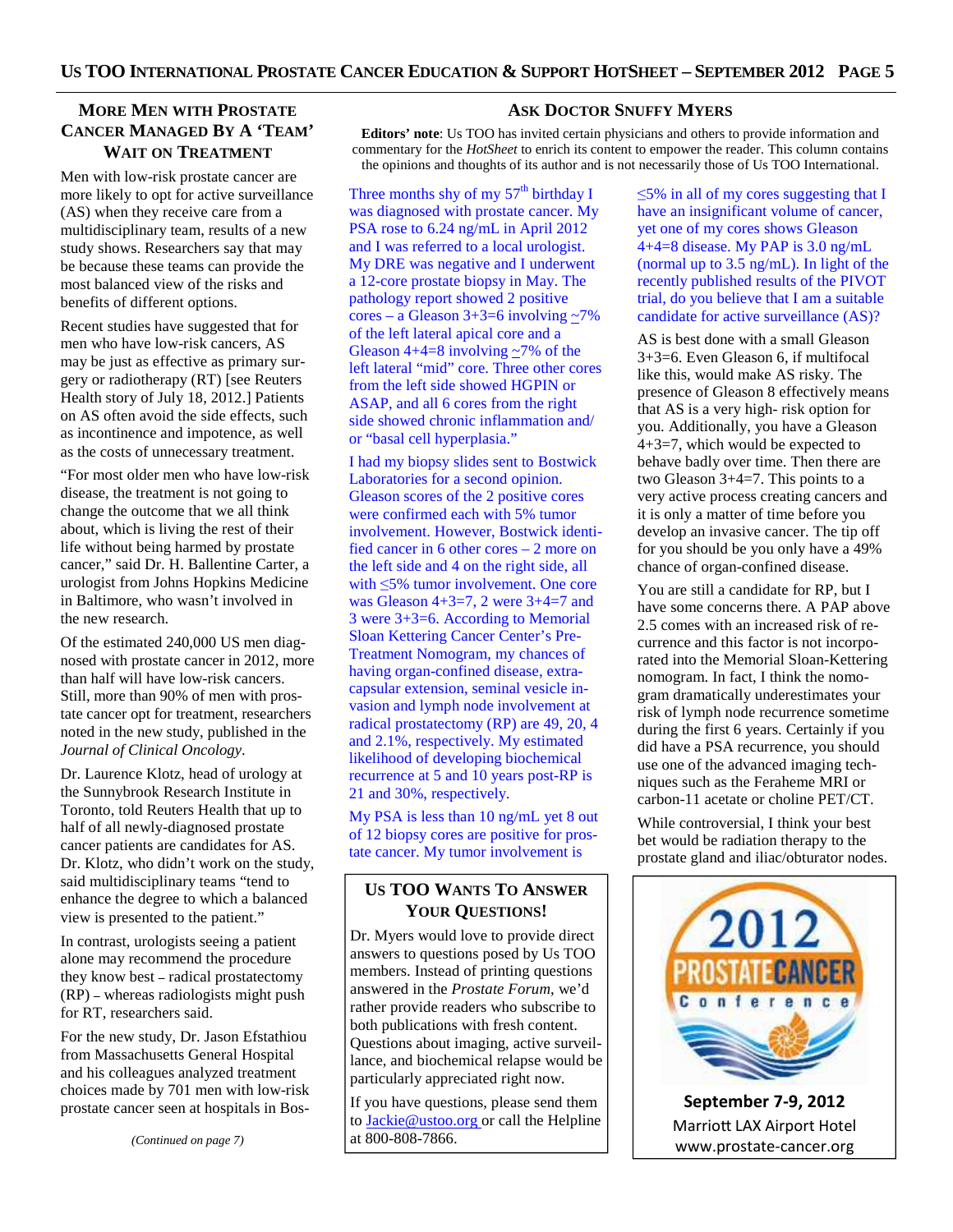**ONCOGENEX ANNOUNCES INITIATION OF THE PHASE 3 "AFFINITY" TRIAL FOR PATIENTS WITH ADVANCED PROSTATE CANCER – A PHASE 3 TRIAL EVALUATING THE POTEN-TIAL CLINICAL BENEFIT OF CUSTIRSEN IN COMBINATION WITH SECOND-LINE CHEMO-THERAPY, JEVTANA® (CABAZITAXEL), IN PATIENTS WITH CASTRATE-RESISTANT PROSTATE CANCER (CRPC)** 

OncoGenex Pharmaceuticals, Inc. announced today that it has initiated patient enrollment in its second Phase 3 clinical trial evaluating custirsen in patients with advanced prostate cancer. The AFFINITY trial will evaluate if custirsen when combined with secondline chemotherapy has the potential to improve survival outcomes for prostate cancer patients compared to second-line chemotherapy alone.

This Phase 3 trial is an international, randomized, open-label study that will enroll approximately 630 men with CRPC who received first-line docetaxel chemotherapy and have disease progression. Patients will be randomized to receive custirsen, cabazitaxel and prednisone or cabazitaxel and prednisone alone. The primary endpoint of the study is overall survival. Additional analyses will evaluate disease progression parameters and quality of life.

Custirsen has received Fast Track designation from the US Food and Drug Administration (FDA) for treatment of patients with CRPC receiving first-line docetaxel chemotherapy. The Phase 3 SYNERGY study, evaluating a survival benefit in the first-line CRPC setting, continues to accrue patients and is expected to complete enrollment later this year. Additionally, OncoGenex recently announced that a Phase 3 study in patients with non-small cell lung cancer will begin in the second half of this year.

For more information on The AFFINI-TY Trial, please visit www.prostatecancerstudy.com or http:// clinicaltrials.gov/ct2/show/ NCT01578655.

*www.newswire.ca, 7 August 2012* 

# **DOC MOYAD'S WHAT WORKS & WHAT IS WORTHLESS COLUMN, ALSO KNOWN AS "NO BOGUS SCIENCE" COLUMN**

### **"Vitamin D supplements in large dosages may increase testosterone levels? Maybe"**

Mark A. Moyad, MD, MPH

University of Michigan Medical Center, Department of Urology

**Editors' note**: Us TOO has invited certain physicians and others to provide information and commentary for the *HotSheet* to enrich its content to empower the reader. This column contains the opinions and thoughts of its author and is not necessarily those of Us TOO International.

**Bottom Line:** Several new studies are suggesting that vitamin D supplements in large dosages may either be increasing testosterone levels or are associated with some other kind of change that makes it seem as if they are increasing testosterone blood levels (regardlessyou should be made aware of this).

The Olympics are over and that is sad because everyday I watched the events like Usain Bolt in the 100 and 200 meter track and field events I got a quick minimidlife crisis and decided to go for a quick sprint outside or on the treadmill! Watching the Olympics makes me want to exercise more and eat less and grow bigger muscles. And, perhaps I can grow bigger muscles by using testosterone or taking higher doses of vitamin D supplements (wow-another brilliant segue)! I have written for years about the problem with doing anything in excess including taking large amounts of prescription pills or dietary supplements. Everything comes with a catch! I have told readers for years that one way to naturally increase your vitamin D blood levels is to lose weight or eat more fish for example. And, I have warned that taking too many vitamin D supplements might come with a catch! Well, I did not want to believe this research, but there is enough preliminary evidence right now to suggest that taking larger doses of vitamin D MIGHT (no one is sure) increase a man's testosterone level! In 2011, researchers reported the results of a small clinical trial of 50 men that took over 3000 IU of vitamin D daily compared to placebo for 1 year.<sup>1</sup> What they appeared to find was that this dosage significantly increased blood levels of testosterone (from an average of 308 to 386 ng/dL) as their vitamin D blood levels increased by 21 ng/mL! Several other recent laboratory and human studies have suggested that this may not be a crazy finding! In fact, a recent Harvard study suggested that

this can occur up to a point and then vitamin D might no longer impact testosterone.<sup>2</sup> How can this be possible? The vitamin D receptor and enzymes that impact vitamin D metabolism are found in the male reproductive tract including Leydig cells which are the testosterone producing cells found in the male testes. Look, being physically active, losing weight, eating better…can all naturally increase your vitamin D and testosterone levels a little bit, but researchers took into account these factors. So, no one knows yet if vitamin D really increases testosterone levels or men that have an increase in testosterone also get an increase in vitamin D or possibly both? In the meantime, you should be aware of this controversy and it is probably another reason you want to be careful, especially if you have had prostate cancer and you are not looking for an increase in testosterone, to only get enough vitamin D that can keep your bones healthy and not mega-dose. This is why I never wanted to push dosages more than 1000 IU per day until someone can show me that more is better.

#### **References**

- 1. Pilz S, Frisch S, Koertke H, et al: Effect of vitamin D supplementation on testosterone levels in men. Horm Metab Res 43: 223-225, 2011.
- 2. Nimptsch K, Platz EA, Willett WC, Giovannucci E: Association between plasma 25-OH vitamin D and testosterone levels in men. Clin Endocrinol (Oxf) 77: 106-112, 2012.

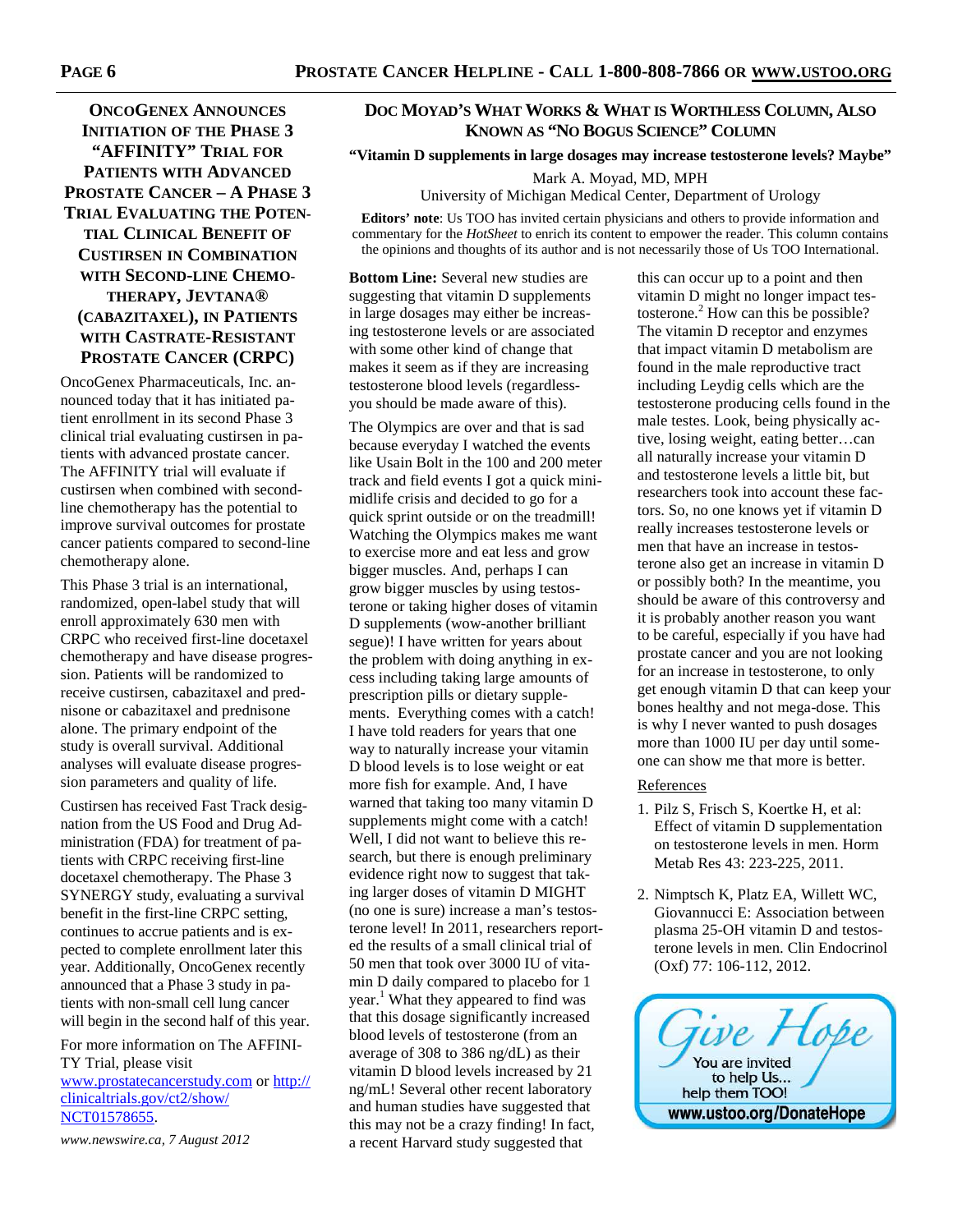# **DOCTOR CHODAK'S BOTTOM LINE** *(Ref Key: article #, page #, column #)*

#### **Editor: www.prostatevideos.com**

*Editors' note*: Us TOO has invited certain physicians and others to provide information and commentary for the *HotSheet* to enrich its content to empower the reader. This column contains the opinions and thoughts of its author and is not necessarily those of Us TOO International.

**a2p1c3** The article by Wilt may be one of the most important studies done in prostate cancer because it addressed a question that had NEVER been answered; how many men are truly helped by undergoing radical prostatectomy? Sadly, this study found that the percentage benefitting is very low at least at 12 years, possibly only a few percent. Yes, the study did not enroll as many men as intended and it is not a perfect study, BUT the fact remains that the suspected large benefit many doctors have believed existed, is incorrect. In particular, those with low risk cancer, which makes up about 70% of all new cases, showed no improvement. It is possible that at 15 or even 20 years, these results may change, but until that time the fact remains that there is no proof that radical prostatectomy or any other therapy helps large numbers of men. This has many important implications. First, it is critical that every patient be informed about these results. I fear that far too many men will not be told about this study and so they should be prepared to ask questions during their consultation. Second, the results have implications for active surveillance. Based on this study, it would seem that too many men are coming off AS and the reasons for stopping AS are too aggressive. Perhaps this study will encourage a change in the reasons for stopping conservative therapy.

**THE BOTTOM LINE:** ALL men diagnosed with prostate cancer need to be told about the results of this study before deciding about undergoing any treatment for their disease.

**a3p2c3** Some men on hormone therapy develop bothersome breast pain or breast enlargement. This occurs in the majority of men receiving an antiandrogen like bicalutamide (Casodex®), flutamide (Eulexin®) or nilutamide (Nilandron®) although it is much less common for men receiving an LHRH agonist like triptorelin (Trelstar®), leuprolide (Lupron®) or goserelin (Zoladex®). The article by Viani and co -workers reviews the literature for studies using either radiation or tamoxifen to prevent the breast problems and it is

clear that both treatments are effective with a high percentage of men benefitting. It is unclear from the report, however, how many men were being treated with antiandrogens vs. LHRH agonists. Radiation appears safer although slightly less effective. Although many radiotherapists recommend several radiation sessions, studies have shown that only one dose is necessary. Consequently, men advised to have more than one session should question their doctor about showing them studies proving that more than one is needed. Another important point is that the treatments are most effective if they are given before breast enlargement occurs.

**THE BOTTOM LINE:** For men advised to take an antiandrogen, they should discuss having 1 or 2 radiation treatments to their breast before starting therapy. Benefit is less clear for men who will be treated with an LHRH agonist.

**a5p3c1** The article by Keegan on the cost of active surveillance raises some interesting points and questions. First, as the authors acknowledge, they omitted computing the cost of treating side effects, which are far more common than people have been told. That alone makes the cost of all other therapies even more expensive. In addition, active surveillance is going through growing pains as researchers try to determine the best way to follow men. One thing clear so far is that many men abandon this approach not because their cancer is getting worse but rather because they or their family cannot cope with the anxiety. This obviously drives up the cost and results in many men getting unnecessary therapy. Another point is the optimal frequency of performing biopsies remains unclear, but probably they are being done too often, which is both dangerous and costly. The danger is that an increasing number of men are developing difficult to treat infections, which is also adding to the cost.

The wide variation in cost without ANY evidence that one option is more effective than another raises a curious question for people that pay for prostate cancer treatment. Would it be reasonable

for payers to limit reimbursement to the amount for the least costly therapy? Anyone wanting a more expensive therapy would have to pay the additional amount. After all, why should they pay over \$100,000 for Proton therapy when brachytherapy has no different results, may actually be safer, and costs about 85% less?

**THE BOTTOM LINE:** The management of localized prostate cancer needs some serious modification otherwise the bank will go broke and too many men will end up with a reduced quality of life without living longer.

#### **MULTIDISCIPLINARY APPROACH**

*(Continued from page 5)* 

ton. About a third of them worked with multidisciplinary teams of doctors, and 43% of those patients ended up opting for AS over immediate surgery or RT. That was true for 22% of the men who saw individual practitioners.

On multivariate logistic regression, older age (odds ratio, 1.09; p<0.001), unmarried status (OR, 1.66; p=0.04), increased Charlson comorbidity index (OR, 1.37; p=0.02), fewer positive cores  $(OR, 0.92; p<0.001)$ , and consultation at a multidisciplinary clinic (OR, 2.15; p=0.02) were significantly associated with pursuit of AS, the authors reported.

"There is no doubt that different environments could sway men toward different management decisions," Dr. Efstathiou told Reuters Health. "A multidisciplinary clinic visit allows the patient to hear multiple views regarding their disease and what could be appropriate management choices. We believe that it allows for greater informed decision-making," he said.

*Reuters Health, 30 July 2012*